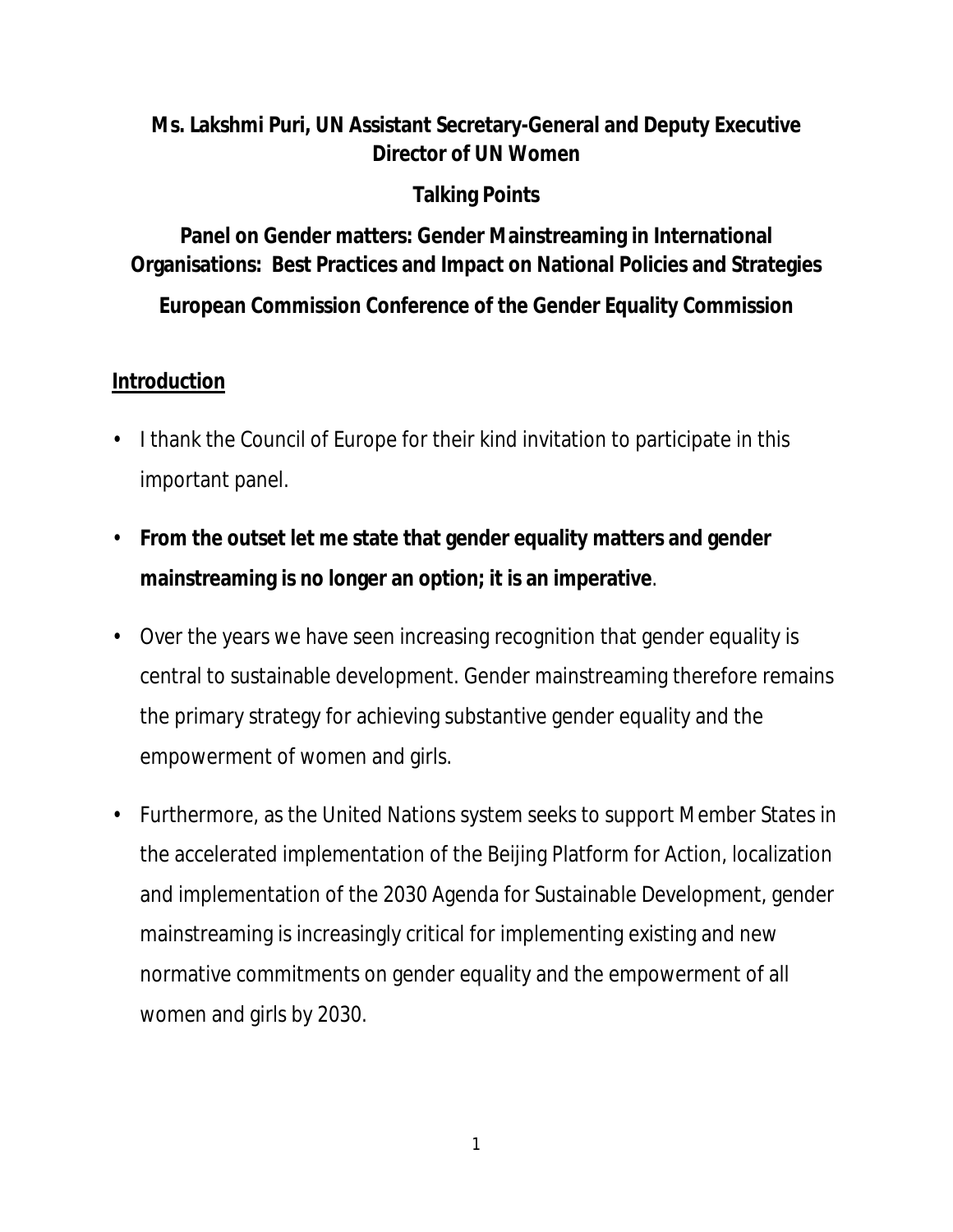- I commend the Council of Europe on its Gender strategy for 2014-2017 and note especially that gender mainstreaming is one of its strategic objectives. The Council is on the same trajectory as UN Women. We are mandated and committed to supporting Member States in achieving gender equality, including through systematic gender mainstreaming.
- Allow me to share a brief background on gender mainstreaming in the UN system with you.

#### **Background on gender mainstreaming in the UN system**

- Since its endorsement in 1995, gender mainstreaming strategy has become both better understood, and increasingly accepted as a strategy to advance gender equality at the global, regional and country levels.
- For example, we have seen a significant increase in political will and commitment to gender mainstreaming with established institutional arrangements, such as national machineries for gender equality, gender units and gender focal point systems.
- Initiatives are undertaken to develop the capacity to identify and address relevant gender perspectives in all areas of work, at both normative/policy and operational/programme levels.
- Gender perspectives are being incorporated into planning, budgeting and reporting processes and in general within all phases of policies and programmes.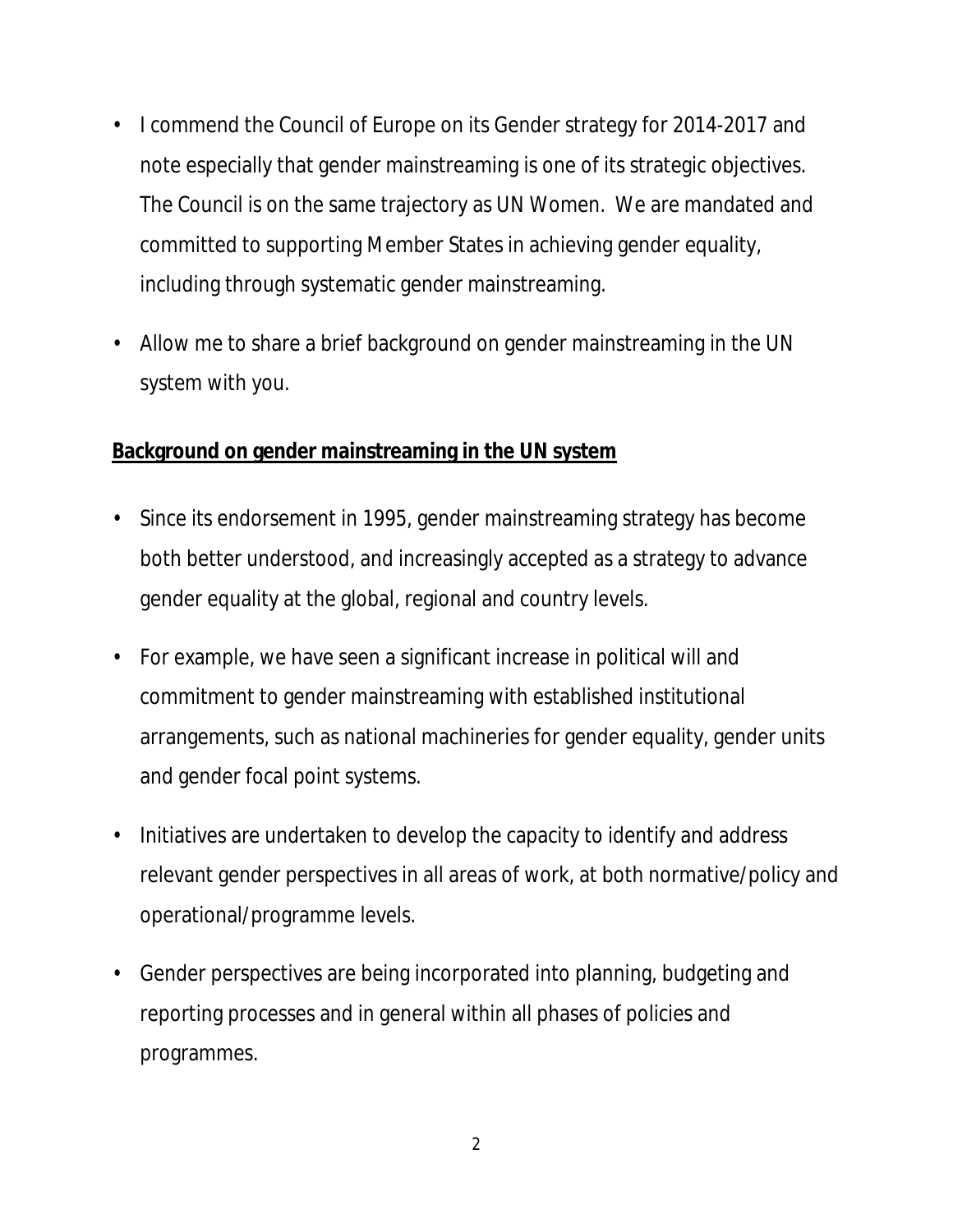- Considerable support is given to capacity development, including thorough training. Also guidelines and other capacity development materials to support staff continue to be developed to ensure gender perspectives are taken into consideration in data collection and research, analysis, support to legislative change, policy and programme development and monitoring and evaluation.
- International organizations continue to support Governments, at their request, to develop gender-sensitive policies and strategies and to take gender perspectives into consideration in planning, implementing and monitoring development interventions in all areas of collaboration.
- Non-governmental organizations and groups and networks in civil society are also supported to play critical advocacy roles in relation to gender mainstreaming and to monitor the adherence to all gender equality international commitments made by their respective Governments.
- Efforts are also being taken to involve more men and boys in the implementation of gender equality initiatives especially at the national level.

#### **Nonetheless, in recent years, gender mainstreaming has received some criticism**

- Some evaluations and studies have painted a less than stellar picture of gender mainstreaming.
- It is seen as too complex and not easily understood by both policymakers and development practitioners.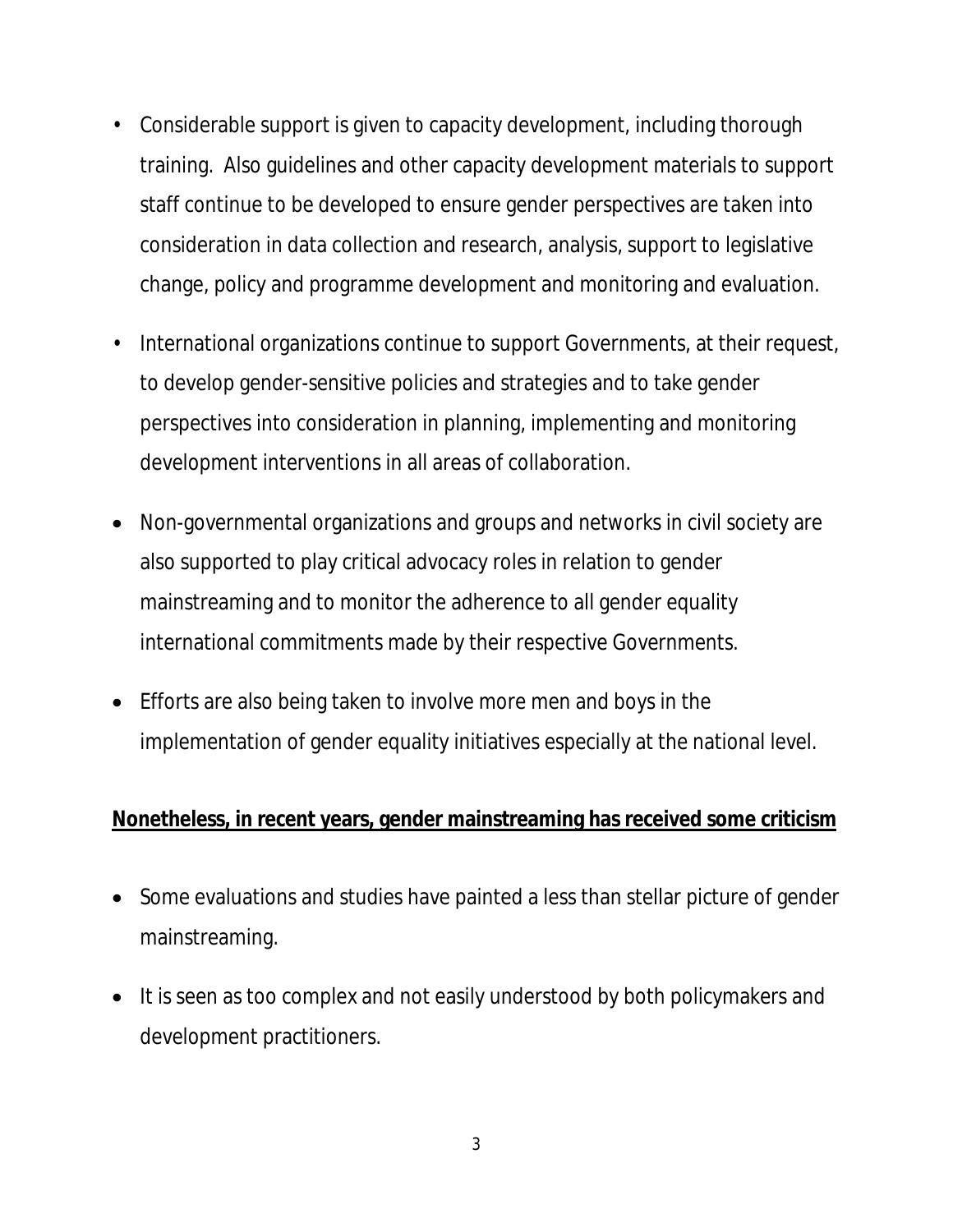- It is also frequently framed as not an effective means to achieve development results for women and girls.
- There is also the belief that gender mainstreaming has been marred by lack of sustained gender mainstreaming procedures and practices, leadership, financial and human resources, and accountability structures.

# **Organizations like UN Women and yours have a key role to play to reinvigorate the gender mainstreaming strategy**

- UN Women in particular is mandated to support Member States and the UN system with gender mainstreaming efforts, and to strengthen coherence, coordination and accountability for the work on gender equality and the empowerment of women.
- I would like to draw your attention to where we see progress on gender mainstreaming in the UN system at the institutional / corporate and country level:
- **At the institutional level**, we have found that gender policies constitute a key driver of institutional change at the United Nations and are prerequisites for ensuring that gender is fully mainstreamed into all areas of work of an organization.
- In recent years, we have seen that UN entities with gender policies in place have made great progress on gender mainstreaming. They tend to outperform those agencies that do not have gender policies.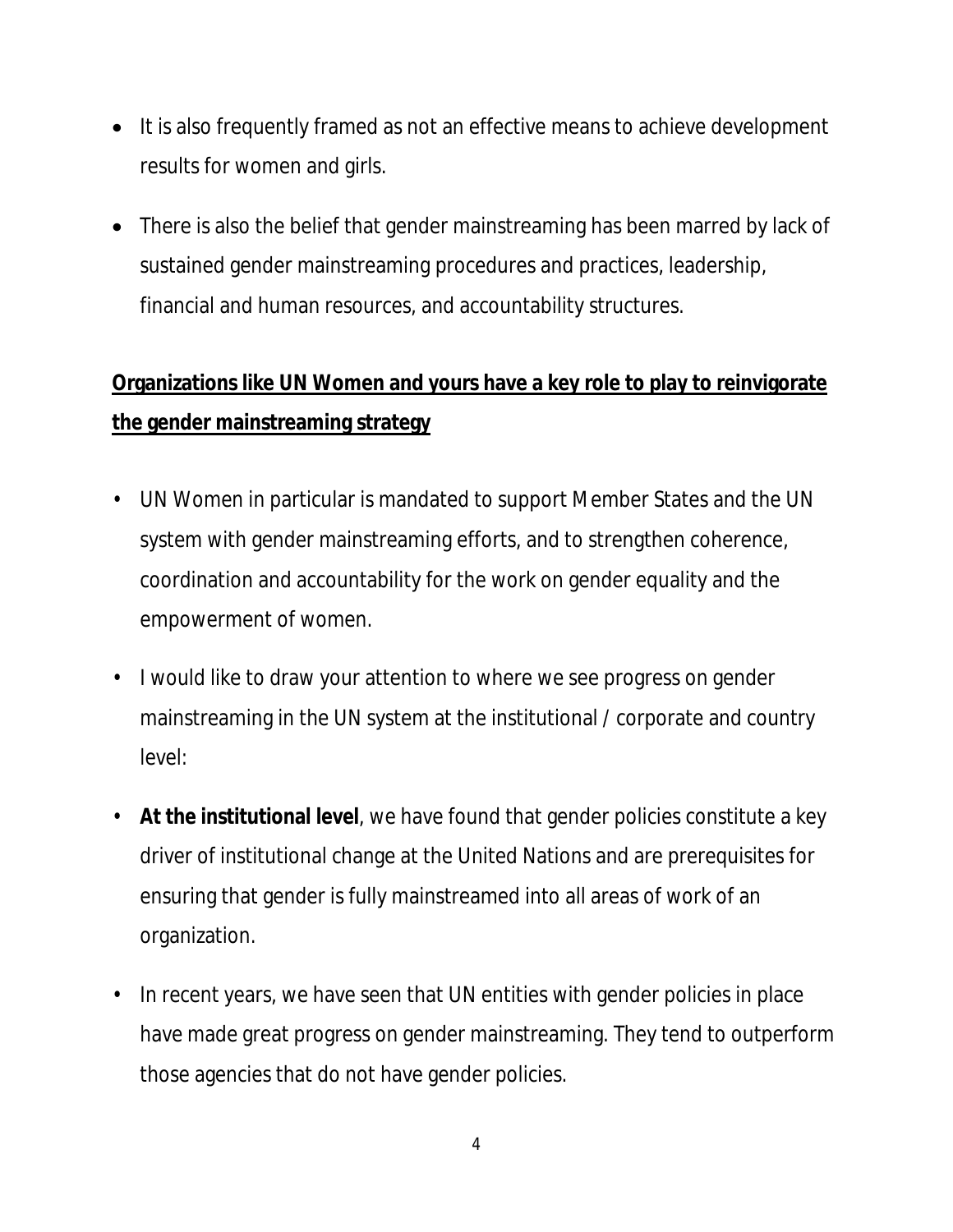- **At the regional level**, UN Women leads and co-chairs the Regional Working Group on Gender to provide support to inter-agency Gender Theme Groups at the country level. UN Women is also a member of Regional UN Development Group (Regional UNDG) and Regional Coordination Mechanism (RCM) to address key gender issues and gaps at the Regional Directors' level and to better support UN Country Teams in their gender mainstreaming efforts.
- **At the country level**, progress is being made on gender mainstreaming. UN Women works with the Resident Coordinator System and UN country teams to mainstream gender perspectives in the operational activities of the UN development system, primarily through common country planning instruments, such as the United Nations Development Assistance Framework and inter-agency coordination mechanisms, namely Gender Theme Groups.
- Today, 97 gender theme groups and inter-agency groups ensure an integrated focus on gender and human rights by promoting joint and coordinated approaches on gender equality.
- The United Nations Development Assistance Frameworks (UNDAFs) show an important increased focus on gender equality both as a priority area as well as an area mainstreamed across other UNDAF outcome areas.
- This achievement was possible through the application of twin-track approach of gender, having both gender mainstreaming and gender focus at the outcome, output, indicator, activity and budget levels.
- In line with the 2030 Agenda, the new UNDAF interim guidance from the United Nations Development Group places a much stronger emphasis on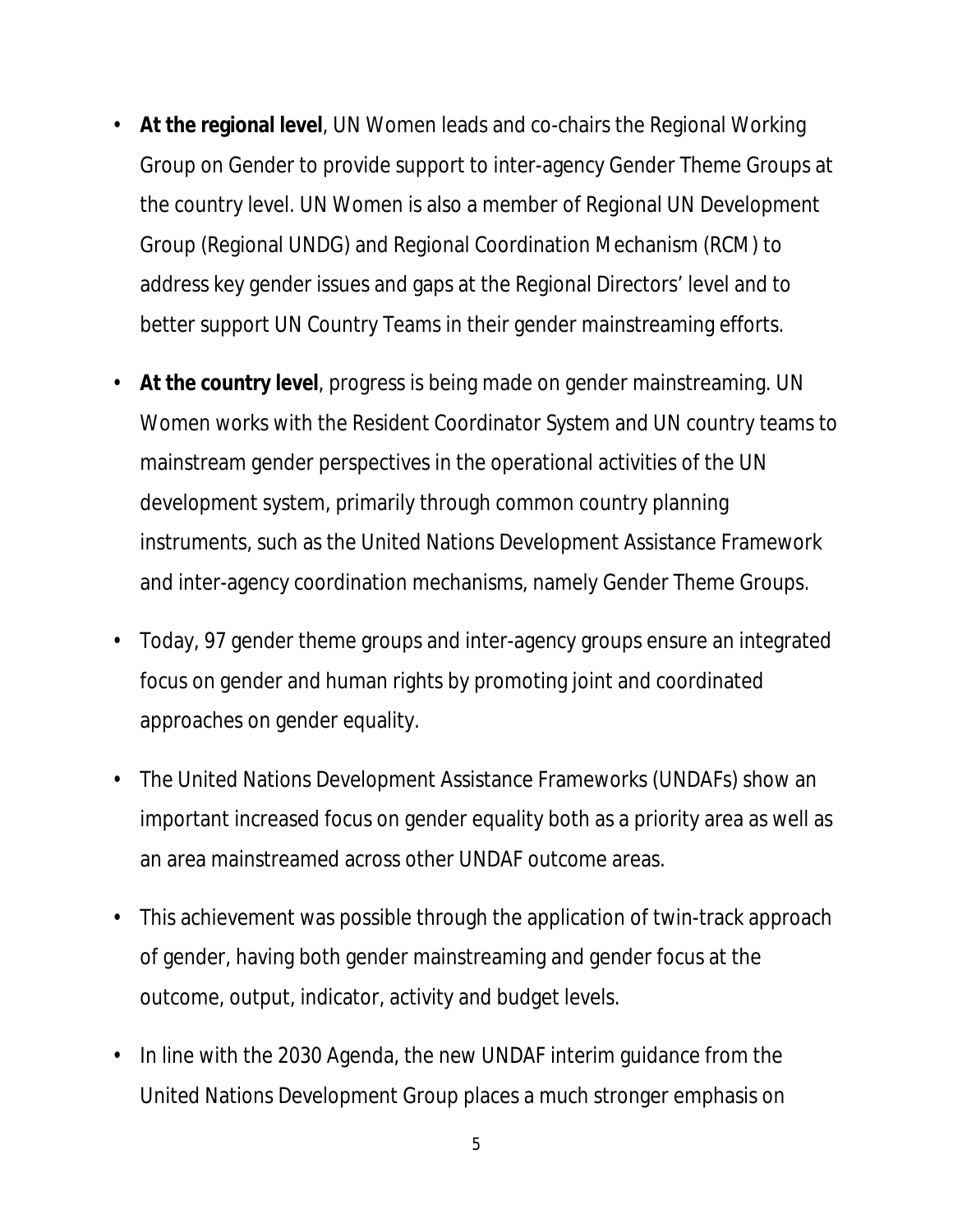human rights and equality perspective with specific reference to *leaving no one behind* and the use of sex-disaggregated data. This guidance also suggests 15 per cent of resources to be allocated to gender. UN Women co-chairs the UNDG's Programme Working Group on this UNDAF guidance.

#### **Accountability for gender mainstreaming**

- **UN Women is mandated to lead, coordinate and promote the accountability of the UN system in its work on gender equality and women's empowerment**.
- While accountability is the operative word, we know from experience that the deeper importance of accountability frameworks lie in their ability to both propel and measure progress in a systematic and harmonized framework across entities irrespective of their mandates.
- In April 2012, the Chiefs Executive Board on Coordination of the United Nations endorsed a System-wide Action Plan for Gender Equality and the Empowerment of Women (or the UN-SWAP) that was pioneered by UN Women. The UN-SWAP is a unified, accountability framework aimed at accelerating gender mainstreaming across the UN system. It establishes 15 minimum performance standards to which all entities must aspire and adhere by 2017.
- The UN-SWAP has catalyzed significant progress and improved institutional performance in the area of gender mainstreaming. It has harmonized,

6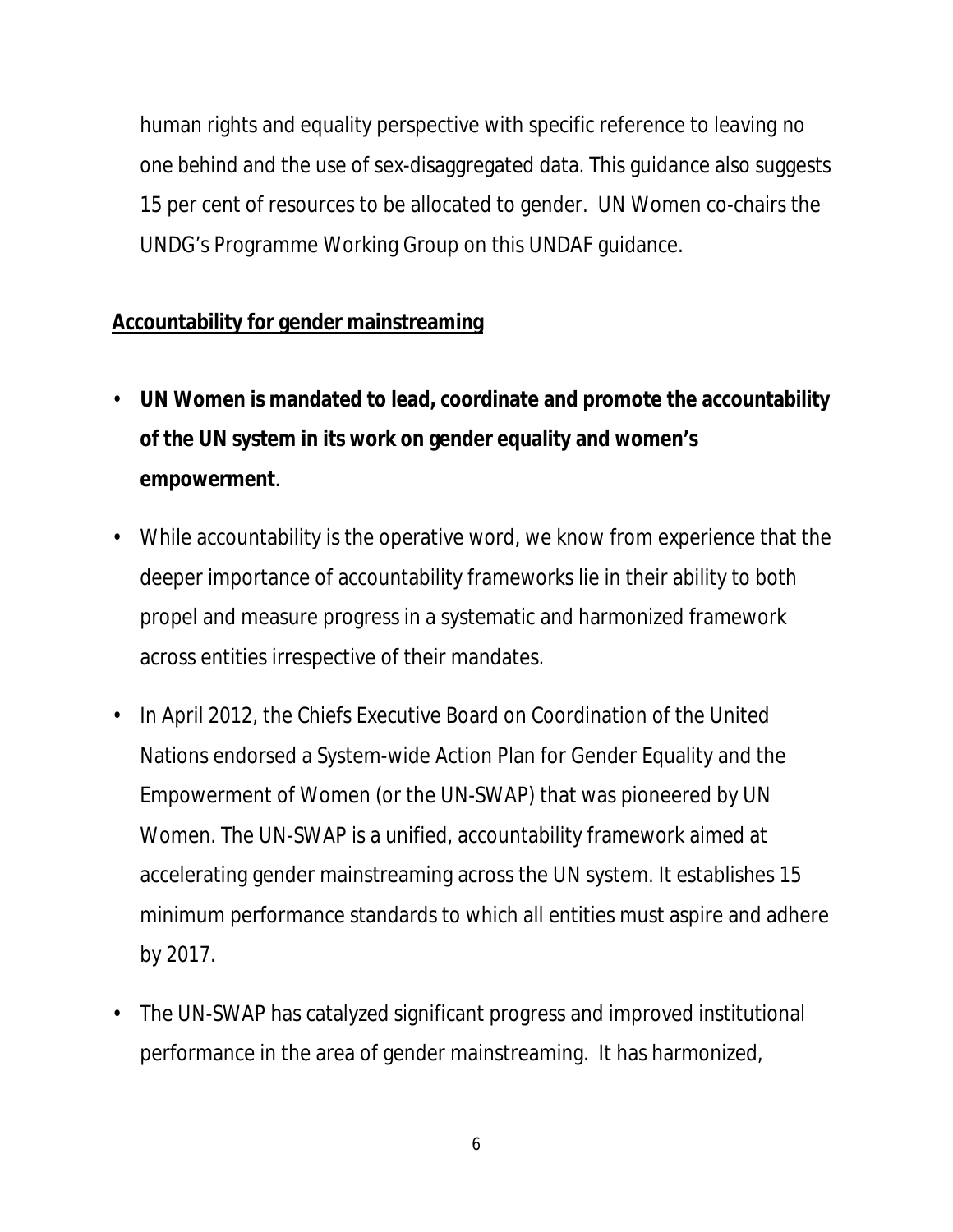revitalized and systematized the work on gender mainstreaming and built accountability for gender equality at the highest levels across the system.

- For three consecutive years, nearly the entire UN system has reported on the UN-SWAP and in 2016, we granted 90 per cent reporting from the UN system. These annual reports provide a systematic picture of progress, strengths, challenges and trends, including those of capacity, resources and direction required to achieve the defined performance standards by 2017.
- **One of the main outcomes of the UN-SWAP has been increased coherence and networking brought about by joint work on the UN-SWAP**. Through numerous inter-agency workshops during its development and implementation, the UN-SWAP has become a mechanism that has facilitated increased inter-agency coordination, co-operation and understanding of gender equality and the empowerment of women.
- **A strong, 300 + member network of UN-SWAP/gender focal points spread across the UN system** has also been behind the success of the implementation of the UN-SWAP. This network has generated a more active culture of systematic and broad engagement, substantive growth and solidarity for gender equality and the empowerment of women.
- The UN-SWAP has diffused responsibility for gender mainstreaming within agencies and for all staff, so that it is no longer the sole responsibility of underresourced gender units and overworked focal points. **Gender mainstreaming, in other words, is everyone's responsibility**.

7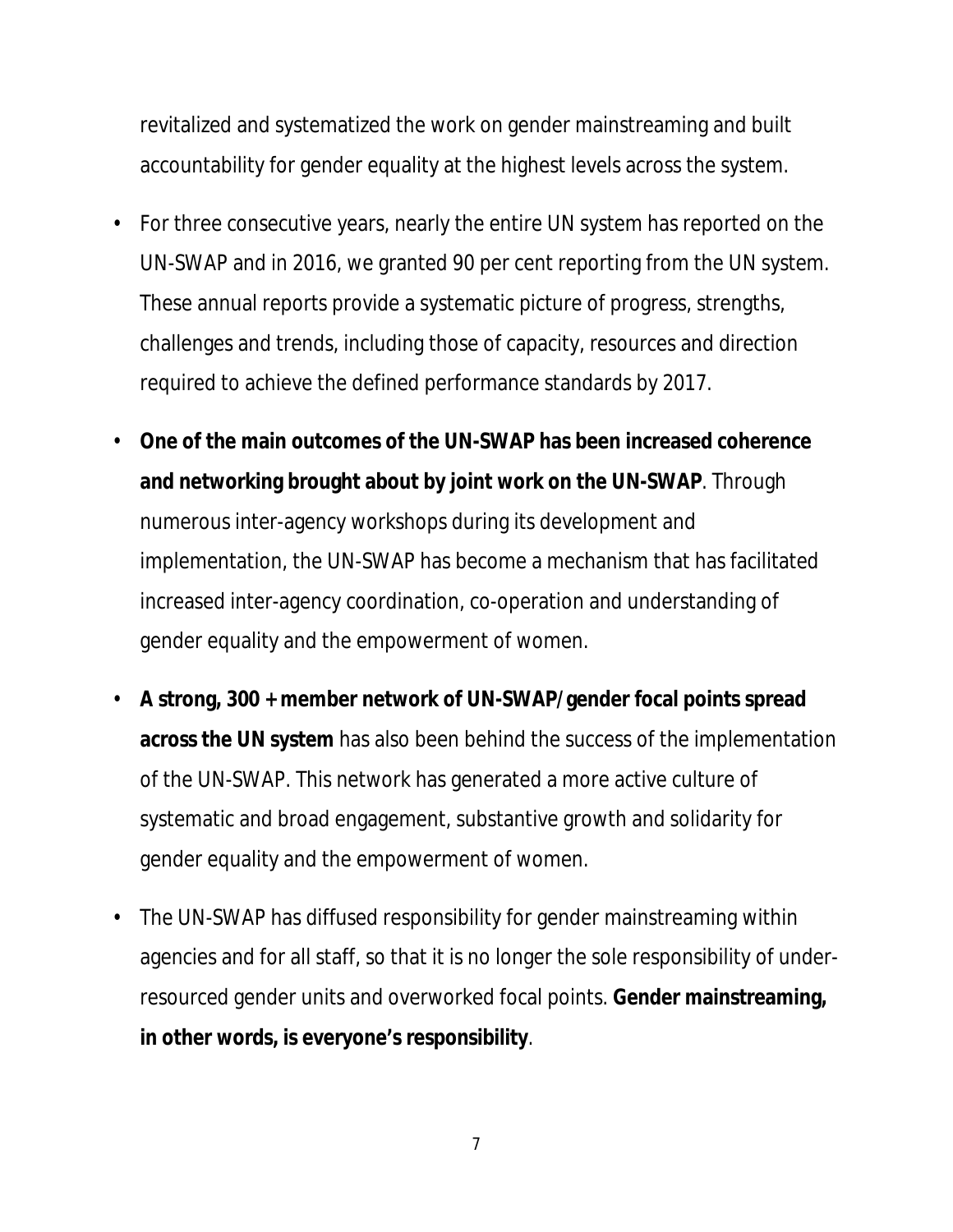- **At present, UN Women is coordinating the next phase of the UN-SWAP, which will begin in 2018**.
- The second generation of UN-SWAP will support the overall achievement of the Sustainable Development Goals through a stronger focus on accountability for the inclusion of gender results in each entity's SDG-related strategic, planning and reporting processes and documents.
- I am sure that the Council of Europe and its membership can draw on the UN-SWAP as they seek to develop their accountability frameworks for gender mainstreaming.

# **The way forward (Conclusion)**

- From our experience, I would like to share with the Council of Europe the following highlights.
- While the UN system is making steady progress in the system-wide mainstreaming of gender, enhanced cooperation of international/intergovernmental organizations in the area, is critical.
- In line with the objectives of the discussion today, such cooperation, including through mutual learning and knowledge exchange, would enable the international community to collectively promote a whole of government / whole of society approach to implementing gender equality commitments and to address the critical gaps to ensure the gender-responsive implementation of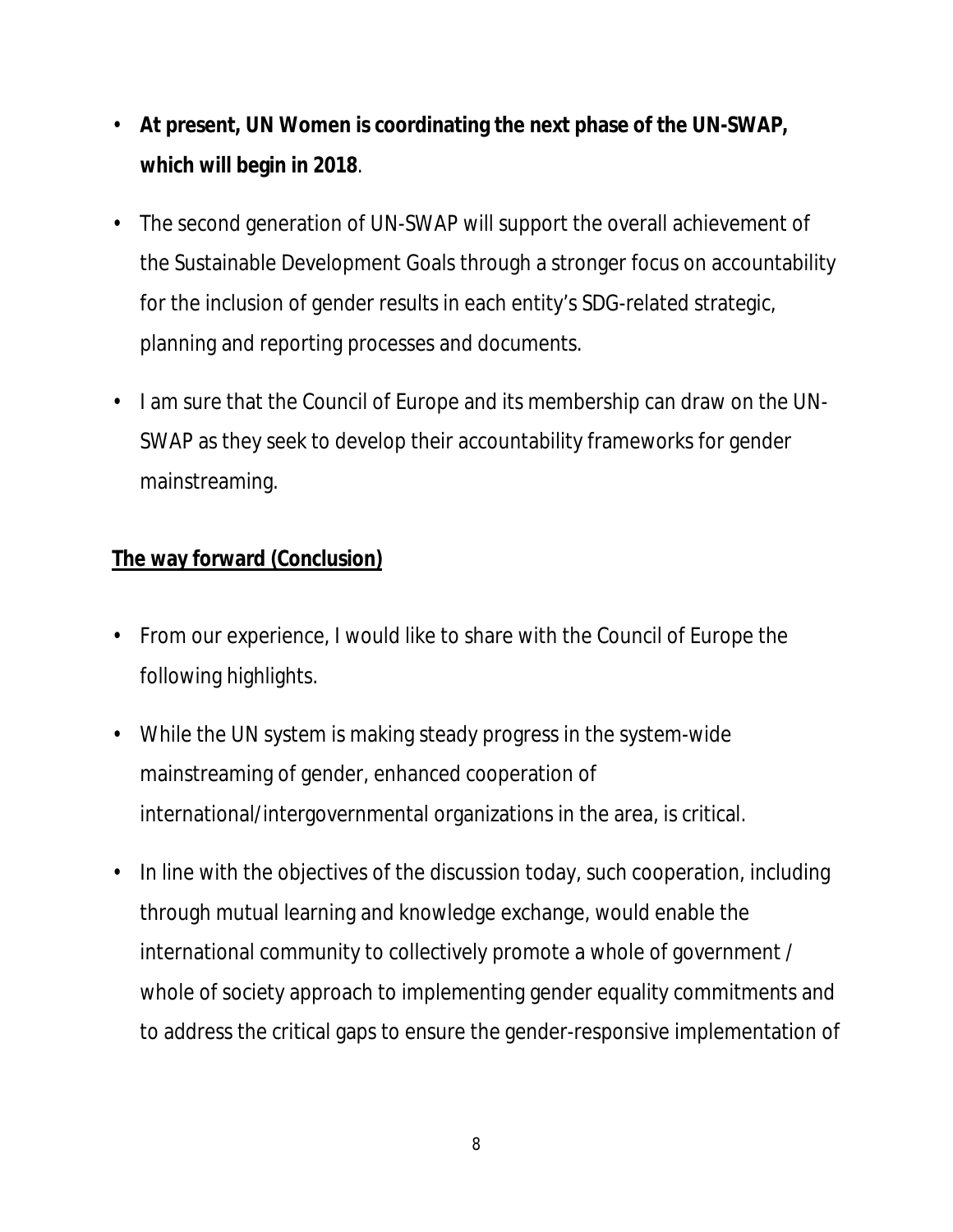global commitments on gender equality and the Sustainable Development goals.

- **It is essential for us to know whether gender mainstreaming initiatives are transforming the lives of women and girls at the country level**. We must make every effort to underpin gender mainstreaming and gender-focus approaches and expected results with an explicit theory of change that can assist in identifying intermediary steps and the specific outputs that the programme can realistically anticipate for gender mainstreaming. If carried out in this manner, transformative gender equality outcomes could be more readily achieved and therefore, measuring impact would be possible.
- **In this regard, the Nordic countries could offer a point of reference.**
- The Nordics have been promoting gender equality in all areas of the Nordic societies for the past 40 years. Gender equality has been one of the prerequisites for the success of the Nordic model, and gender equality is the basic pillar upon which the modern Nordic welfare societies have been constructed.
- Presently, the Nordic Countries have a cooperation programme on gender equality for the period 2015–2018. They are engaged in exchanging of experiences in different forums, one of them being at the United Nations. UN Women works through its Liaison Office in Copenhagen with the Nordic governments in pushing the gender equality agenda forward.
- **But we are not there yet and much more needs to be done!!**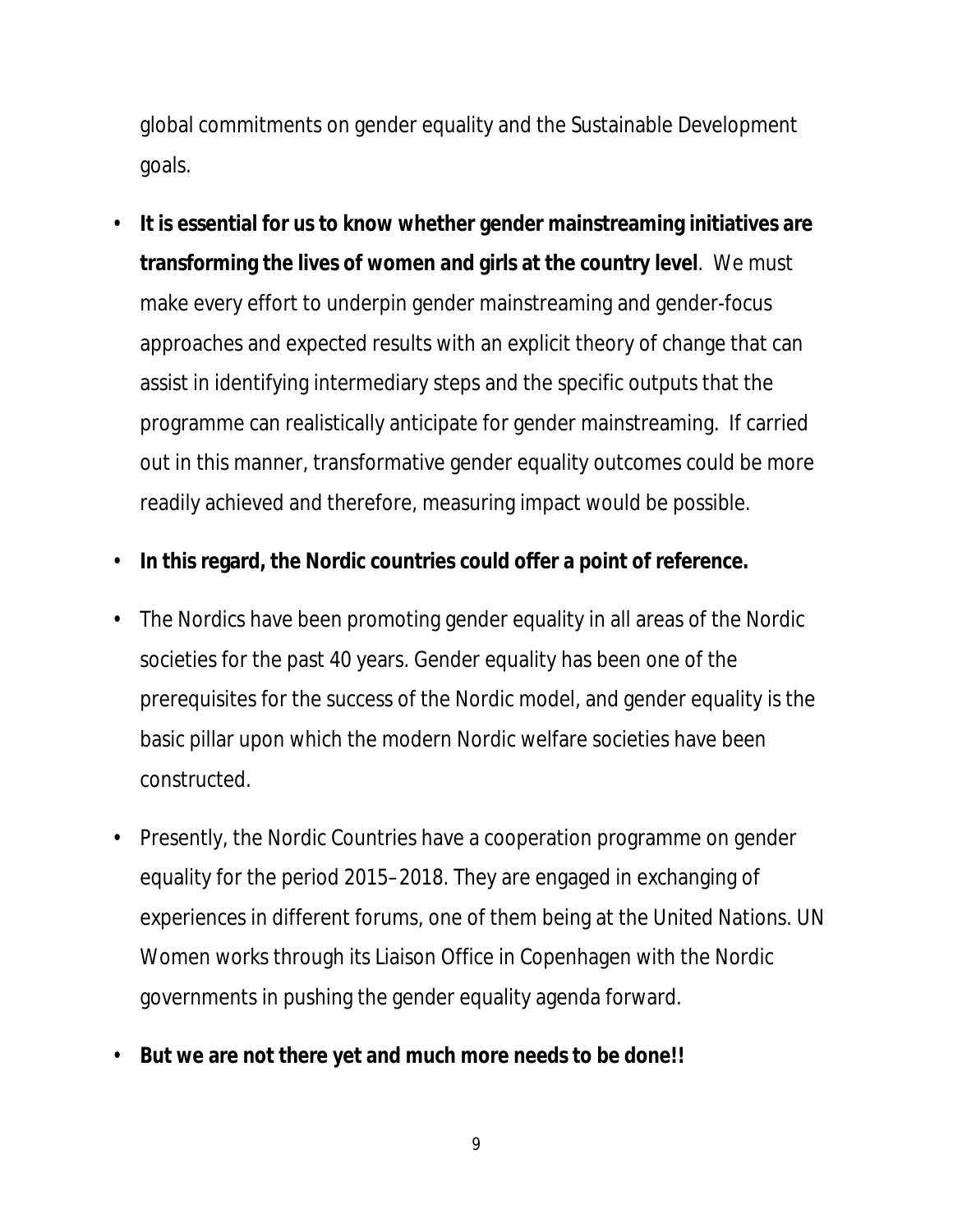- At the country level attention must be paid to gender equality considerations not only at the design stage of the programme but **throughout the entire programme cycle**, including at the monitoring, reporting and evaluation stages.
- Greater attention must also be given to **gender analysis at the assessment and causal analysis stage**, which is often too generic and limited to a descriptive situation analysis that has little operational relevance. In addition, better and frequent use must be made of new tools that are instrumental to effective gender mainstreaming such as environmental scanning that analyzes the political climate and stakeholders' attitudes and practices.
- **We must sustain the political commitment and leadership for gender equality at the highest levels**.
- The commitment demonstrated in 2015 to reach and adopt the historic and landmark "Gender Equality Compact" in the 2030 Agenda, the Addis Ababa Action Agenda on Financing for Development, the Paris Climate Change Agreement and the outcome of the Global Study and Review of the United Nations' Security Council resolution 1325 has been pivotal in ensuring the centrality of gender equality and women's empowerment as a sustainable development goal as well as a prerequisite to the overall achievement of the 2030 Agenda.
- **Gender-responsive budgeting must be significantly increased in scale, quality and scope**. Significantly increased resources are critical not only to close the resource gap but also to implement new and existing commitments on gender